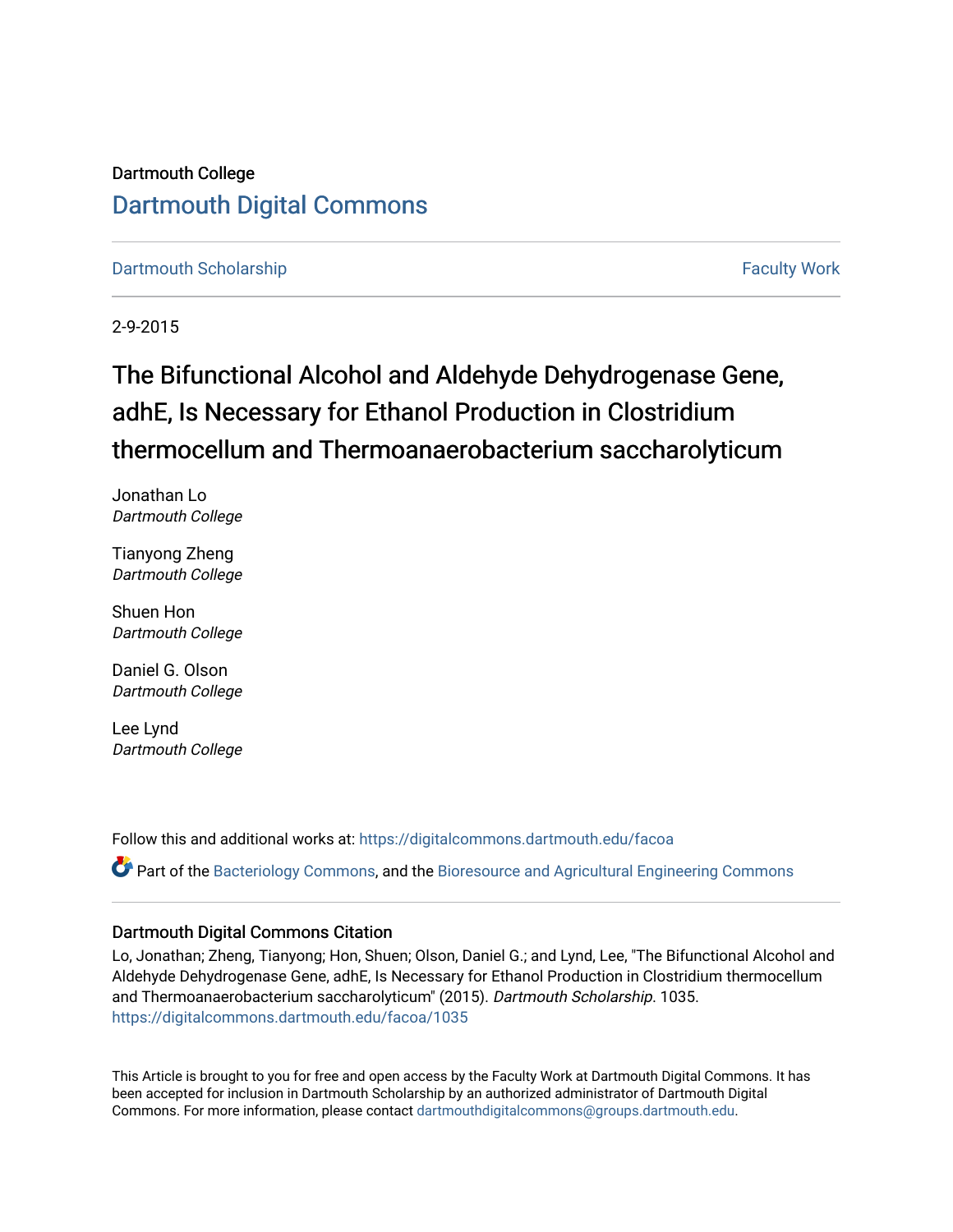

## **The Bifunctional Alcohol and Aldehyde Dehydrogenase Gene,** *adhE***, Is Necessary for Ethanol Production in** *Clostridium thermocellum* **and** *Thermoanaerobacterium saccharolyticum*

#### **Jonathan Lo,a,c Tianyong Zheng,a,c Shuen Hon,b,c Daniel G. Olson,b,c Lee R. Lynda,b,c**

Department of Biological Sciences, Dartmouth College, Hanover, New Hampshire, USA<sup>a</sup>; Thayer School of Engineering, Dartmouth College, Hanover, New Hampshire, USA<sup>b</sup>; BioEnergy Science Center, Oak Ridge, Tennessee, USA<sup>c</sup>

#### **ABSTRACT**

*Thermoanaerobacterium saccharolyticum* **and** *Clostridium thermocellum* **are anaerobic thermophilic bacteria being investigated for their ability to produce biofuels from plant biomass. The bifunctional alcohol and aldehyde dehydrogenase gene,** *adhE***, is present in these bacteria and has been known to be important for ethanol formation in other anaerobic alcohol producers. This study explores the inactivation of the** *adhE* **gene in** *C. thermocellum* **and** *T. saccharolyticum***. Deletion of** *adhE* **reduced ethanol production by >95% in both** *T. saccharolyticum* **and** *C. thermocellum***, confirming that** *adhE* **is necessary for ethanol formation in both organisms. In both** *adhE* **deletion strains, fermentation products shifted from ethanol to lactate production and resulted in lower cell density and longer time to reach maximal cell density. In** *T. saccharolyticum***, the** *adhE* **deletion strain lost >85% of alcohol dehydrogenase (ADH) activity. Aldehyde dehydrogenase (ALDH) activity did not appear to be affected, although ALDH activity was low in cell extracts. Adding ubiquinone-0 to the ALDH assay increased activity in the** *T. saccharolyticum* **parent strain but did not increase activity in the** *adhE* **deletion strain, suggesting that ALDH activity was inhibited. In** *C. thermocellum***, the** *adhE* **deletion strain lost >90% of ALDH and ADH activity in cell extracts. The** *C. thermocellum adhE* **deletion strain contained a point mutation in the lactate dehydrogenase gene, which appears to deregulate its activation by fructose 1,6-bisphosphate, leading to constitutive activation of lactate dehydrogenase.**

#### **IMPORTANCE**

*Thermoanaerobacterium saccharolyticum* **and** *Clostridium thermocellum* **are bacteria that have been investigated for their ability to produce biofuels from plant biomass. They have been engineered to produce higher yields of ethanol, yet questions remain about the enzymes responsible for ethanol formation in these bacteria. The genomes of these bacteria encode multiple predicted aldehyde and alcohol dehydrogenases which could be responsible for alcohol formation. This study explores the inactivation of** *adhE***, a gene encoding a bifunctional alcohol and aldehyde dehydrogenase. Deletion of** *adhE* **reduced ethanol production by >95% in both** *T. saccharolyticum* **and** *C. thermocellum***, confirming that** *adhE* **is necessary for ethanol formation in both organisms. In strains without** *adhE***, we note changes in biochemical activity, product formation, and growth.**

**A**naerobic bacteria are being investigated for their ability to produce biofuels from biomass. In particular, *Thermoanaerobacterium saccharolyticum* and *Clostridium thermocellum* are of interest because of their ability to break down components of lignocellulosic biomass and produce alcohols [\(1\)](#page-7-0). These thermophilic anaerobes normally produce a mixture of organic acids and ethanol. They have been engineered for increased ethanol yield [\(2](#page-7-1)[–](#page-7-2)[4\)](#page-7-3) and can produce higher alcohols, such as *n*-butanol [\(5\)](#page-7-4), butanediol, and butanol [\(6\)](#page-7-5), but gaps remain in understanding their metabolism. In particular, there is uncertainty in the genes responsible for ethanol production. The *T. saccharolyticum* and *C. thermocellum* genomes contain multiple annotated genes for aldehyde dehydrogenase (ALDH) and alcohol dehydrogenase (ADH) activity which could be responsible for alcohol formation, including *adhE*. AdhE is a bifunctional enzyme composed of an aldehyde dehydrogenase at the N-terminal domain and an iron-dependent alcohol dehydrogenase at the C-terminal domain, connected by a small linker sequence between the domains. Thus, AdhE can catalyze the two terminal steps in ethanol formation: the reduction of acetyl coenzyme A (acetyl-CoA) to acetaldehyde (i.e., ALDH) and reduction of acetaldehyde to ethanol (i.e., ADH), with two reduced nicotinamide cofactors (i.e., NADH and NADPH) as electron donors.

The *adhE* gene is thought to be important for alcohol formation, and its function has been studied in a number of other organisms. The *adhE* gene *Escherichia coli* (*Ec\_adhE*) is essential for anaerobic growth [\(7\)](#page-7-6). In*Clostridium acetobutylicum*, two different *adhE* genes are expressed during ethanologenesis (*Ca\_adhE*) and solventogenesis (*Ca\_adhE2*) [\(8\)](#page-7-7). Deletion of *adhE* in *Thermoanaerobacter mathranii* (*Tm\_adhE*) resulted in the loss of ethanol formation and an increase of lactate and acetate formation. Bio-

Received 30 October 2014 Accepted 26 January 2015 Accepted manuscript posted online 9 February 2015 Citation Lo J, Zheng T, Hon S, Olson DG, Lynd LR. 2015. The bifunctional alcohol and aldehyde dehydrogenase gene, *adhE*, is necessary for ethanol production in *Clostridium thermocellum* and *Thermoanaerobacterium saccharolyticum*. J Bacteriol 197:1386 –1393. [doi:10.1128/JB.02450-14.](http://dx.doi.org/10.1128/JB.02450-14) Editor: W. W. Metcalf Address correspondence to Lee R. Lynd, Lee.R.Lynd@Dartmouth.edu. Supplemental material for this article may be found at [http://dx.doi.org/10.1128](http://dx.doi.org/10.1128/JB.02450-14) [/JB.02450-14.](http://dx.doi.org/10.1128/JB.02450-14) Copyright © 2015, American Society for Microbiology. All Rights Reserved. [doi:10.1128/JB.02450-14](http://dx.doi.org/10.1128/JB.02450-14)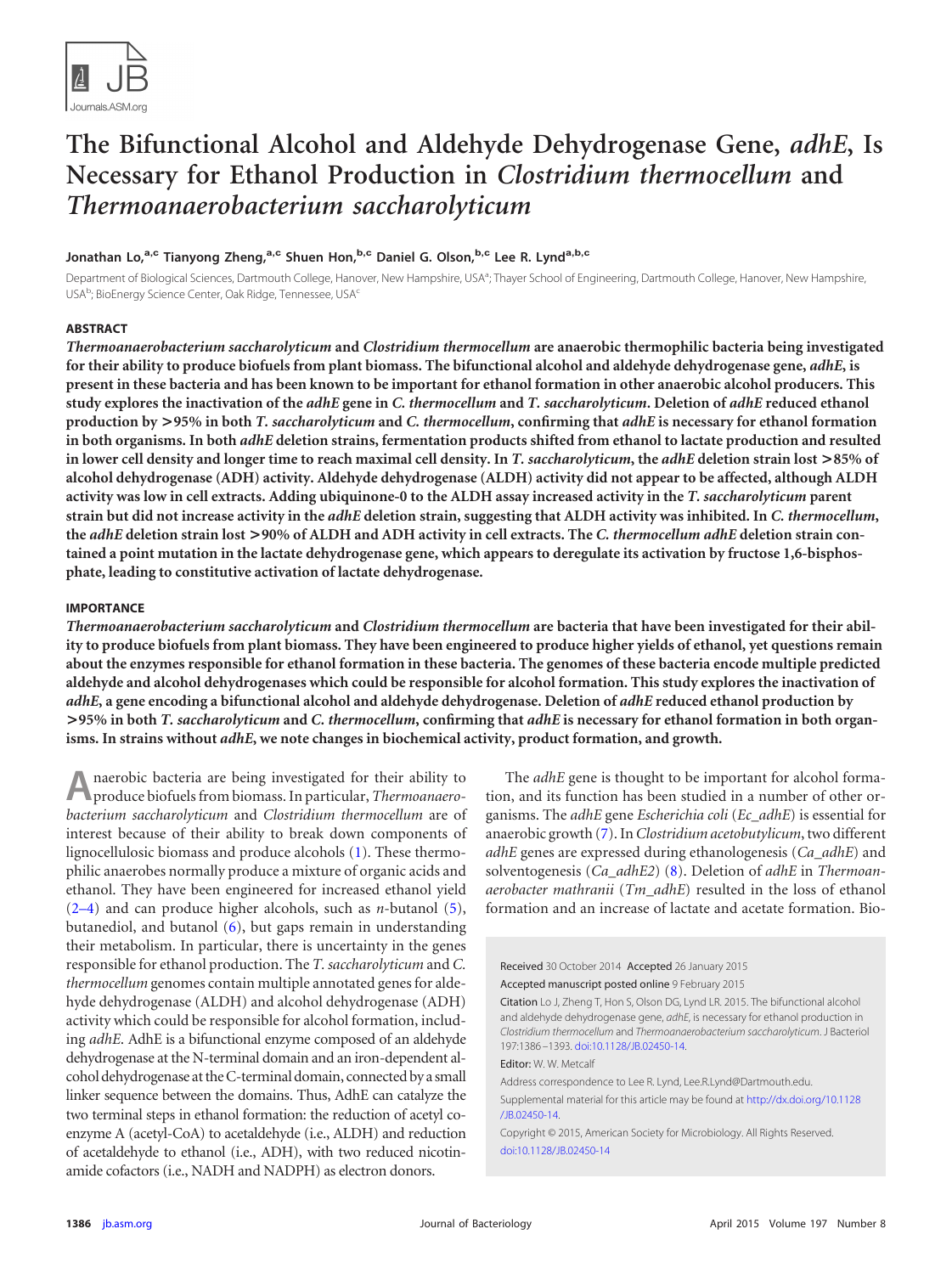<span id="page-2-0"></span>

| TABLE 1 Strains and primers used in this study |  |  |  |
|------------------------------------------------|--|--|--|
|------------------------------------------------|--|--|--|

| Strain or primer     | Description or sequence         | Reference, source, or purpose                                       |
|----------------------|---------------------------------|---------------------------------------------------------------------|
| <b>Strains</b>       |                                 |                                                                     |
| T. saccharolyticum   |                                 |                                                                     |
| JW/SL-YS485          | Wild type                       | Gift from J. Wiegel                                                 |
| LL1076               | JW/SL-YS485 AadhE::pta ack kanR | This work                                                           |
| C. thermocellum      |                                 |                                                                     |
| M1354                | DSM 1313 $\Delta hpt$           | $\overline{2}$                                                      |
| LL1111               | M1354 ΔadhE ldh(R157L)          | This work                                                           |
| LL1160               | LL1111 $adhE^+$ $ldh(R157L)$    | This work                                                           |
| Primers              |                                 |                                                                     |
| T.sac.adhE.ext.F     | CCCTCCCCTTGTACCTTTGTGTCC        | P1 primer for amplifying external region of T. saccharolyticum adhE |
| T.sac.adhE.ext.R     | GAAAACTTTGGCATCGGCGGC           | P1 primer for amplifying external region of T. saccharolyticum adhE |
| T.sac.seq.int.adhE.F | GAGCAAAGCTGCGCCATGAG            | P2 primer for amplifying internal region of T. saccharolyticum adhE |
| T.sac.seq.int.adhE.R | CGATGAATAGCGCTTTTTTGC           | P2 primer for amplifying internal region of T. saccharolyticum adhE |
| adhE.ext.F           | GTGTATTGACTTTGATTGTATTAAACGG    | P3 primer for amplifying external region of C. thermocellum adhE    |
| adhE.ext.R           | GGTGTTTACCGTATGGCAGCACGAAG      | P3 primer for amplifying external region of C. thermocellum adhE    |
| adhE.int.F           | TTGACGATGCCCTTGATAAAGC          | P4 primer for amplifying internal region of C. thermocellum adhE    |
| adhE.int.R1          | CCTGTTTTTTCATCAGTAATAACCGC      | P4 primer for amplifying internal region of C. thermocellum adhE    |

chemical assays of the *T. mathranii Tm\_adhE* deletion strain demonstrated that it was responsible primarily for ALDH activity, as ADH activity was largely unchanged in cell extracts [\(9\)](#page-7-8). Similarly, deletion of *adhE* in *Thermoanaerobacterium thermosaccharolyticum* (*Tt\_adhE*) resulted in the loss of ethanol, butanol, and acetate formation and increased lactate formation [\(10\)](#page-7-9). Studies in *Thermoanaerobacter pseudethanolicus* 39E have suggested that AdhB is the critical enzyme responsible for ethanol formation rather than AdhE [\(11,](#page-7-10) [12\)](#page-7-11). Another study suggests a more complicated relationship between AdhB and AdhE in this organism, where AdhB is responsible for ethanol formation in early growth and AdhE is responsible for ethanol formation later in growth as ethanol concentrations increase [\(13\)](#page-7-12). The true role of *T. pseudethanolicus adhE* (*Tp\_adhE*) in this organism, however, has not yet been confirmed by deletion. A metagenomic study of fermentative bacteria suggests that while *adhE* in the genome is indicative of the ability to form ethanol [\(14\)](#page-7-13), it is not required, as *Caldanaerobacter subterraneus* subsp. *tengcongensis* makes ethanol without an annotated *adhE* [\(14,](#page-7-13) [15\)](#page-7-14). Transcriptomic and proteomic studies in *T. saccharolyticum* and *C. thermocellum* have shown *adhE* to be highly expressed, although other putative *adh* genes were detected as well [\(16](#page-7-15)[–](#page-7-16)[19\)](#page-7-17). AdhE also has been shown to play a role in ethanol tolerance [\(20\)](#page-8-0).

To clarify the role of *adhE* in ethanol formation in *T. saccharolyticum*and*C. thermocellum*, we deleted *adhE* in these bacteria and characterized changes in biochemical activity, growth, and fermentation product distribution.

#### **MATERIALS AND METHODS**

**Biochemical and molecular techniques.** All chemicals were obtained from Fisher Scientific (Pittsburgh, PA) and Sigma-Aldrich (St. Louis, MO) unless otherwise stated. Primers and strains can be found in [Table 1.](#page-2-0) The *adhE* gene in *T. saccharolyticum* (*Ts\_adhE*; Tsac\_0416) was deleted by allelic replacement using standard techniques in parent strain JW/SL-YS485 [\(21,](#page-8-1) [22\)](#page-8-2), and the resulting strain was named LL1076 (also known as strain M3223). For this deletion, the genome region from coordinates 447543 to 449414 was replaced with the resistance cassette from plasmid pMU424 [\(21\)](#page-8-1). Genome coordinates are based on numbering from RefSeq [NC\\_017992.1](http://www.ncbi.nlm.nih.gov/nuccore?term=NC_017992.1) [\(http://www.ncbi.nlm.nih.gov/refseq/\)](http://www.ncbi.nlm.nih.gov/refseq/). Transformation and deletion of *adhE* in *C. thermocellum* (*Ct\_adhE*; Clo1313\_1798) was

accomplished with plasmid pJLO19 using previously described methods in strain M1354, a  $\Delta h$ pt strain allowing genetic manipulations  $(2, 23-25)$  $(2, 23-25)$  $(2, 23-25)$  $(2, 23-25)$  $(2, 23-25)$ . The resulting strain was named LL1111. *Ct\_adhE* was reinserted in strain LL1111 using plasmid pSH016, restoring *Ct\_adhE* to the wild-type locus and resulting in strain LL1160. Genetic modification was confirmed by PCR, Sanger sequencing, and whole-genome resequencing by the Department of Energy Joint Genome Institute. Genome resequencing data are available from the NCBI Sequence Read Archive (SRA; [http://www.ncbi](http://www.ncbi.nlm.nih.gov/Traces/sra) [.nlm.nih.gov/Traces/sra\)](http://www.ncbi.nlm.nih.gov/Traces/sra).

**Media and growth conditions.** Strains were grown anaerobically at 55°C for all experiments at an initial pH of 6.3 for *T. saccharolyticum* and pH 7.4 for *C. thermocellum*. Strains grown for transformation, biochemical characterization, and growth curves were cultured in a modified DSMZ M122 medium containing 5 g/liter cellobiose [\(2\)](#page-7-1). For analysis of fermentation products, strains were grown in serum bottles (Fisher Scientific) on 50 ml of defined MTC medium for 72 h, as previously described [\(26\)](#page-8-6), with the following modifications for *T. saccharolyticum* strains: urea was replaced with ammonium chloride, and thiamine hydrochloride was supplemented at a final concentration of 4 mg/liter. For growth measurements, strains were grown in 200  $\mu$ l of medium in a 96well plate. Growth was measured by monitoring absorbance at 600 nm every 5 min for 72 h in a Powerwave XS plate reader as previously de-scribed [\(24\)](#page-8-4). Data for fermentation products and growth rate are averages from biological triplicate experiments.

**Analytical techniques.** Fermentation products in the liquid fraction were measured using a Waters (Milford, MA) high-pressure liquid chromatograph (HPLC) with an HPX-87H column with a UV and refractive index detector as previously described  $(26)$ .  $H_2$  was measured using a model 310 SRI Instruments gas chromatograph (Torrence, CA) with a HayeSep D packed column using a thermal conductivity detector and nitrogen carrier gas. Pellet carbon and nitrogen were measured with a Shimadzu TOC-V CPH elemental analyzer with TNM-1 and ASI-V modules (Shimadzu Corp., Columbia, MD) as previously described [\(26\)](#page-8-6). Mass spectrometry analysis was performed with an HPLC pump (u3000; Dionex, Sunnvale, CA) coupled to an LTQ XL Orbitrap (Thermo Scientific, Waltham, MA) as previously described [\(28\)](#page-8-7).

**Biochemical assays.** Cells for biochemical assays were grown to an optical density at 600 nm ( $OD_{600}$ ) of 0.3 and harvested by centrifugation at  $3,000 \times g$  for 30 min at 4°C. Harvested cells were manipulated in a Coy (Ann Arbor, MI) anaerobic chamber, placed in serum bottles, and stored anaerobically at  $-80^{\circ}$ C. Cell extract was made by incubating cells in a lysis buffer with  $1 \times$  BugBuster reagent (EMD Millipore, Billerica, MA), 100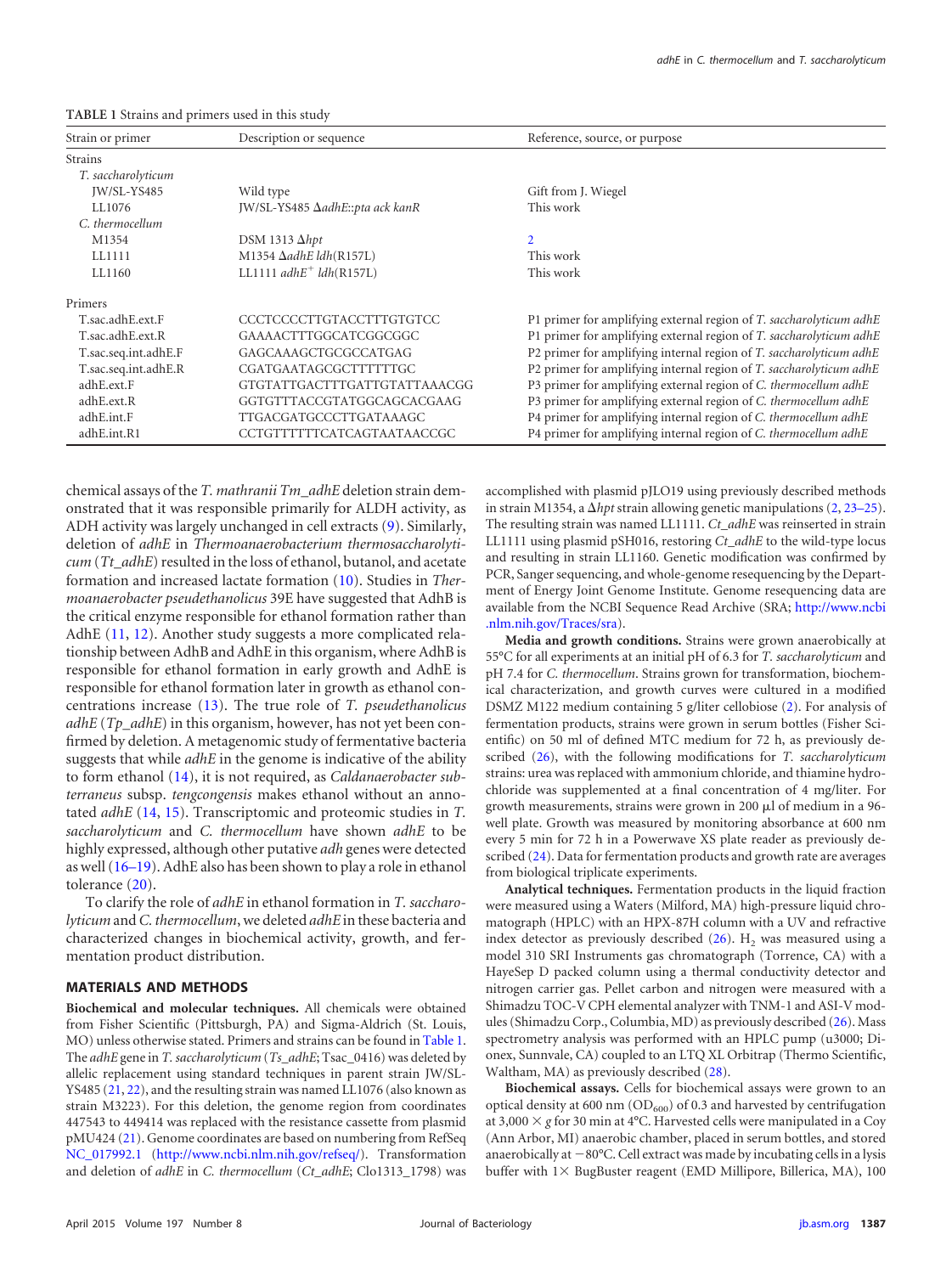

<span id="page-3-0"></span>**FIG 1** Deletion of *adhE* and PCR confirmation in *T. saccharolyticum* and *C. thermocellum*. Deletion of *T. saccharolyticum adhE* with P1 (external) and P2 (internal) confirmation primer pairs. (A) A resistance cassette is transformed into parent strain JW/SL-YS485, deleting *adhE* and creating strain LL1076. (B) *T. saccharolyticum* strain JW/SL-YS485 in lane 1 shows the expected 3.2-kb fragment with P1 external primers, and lane 3 shows the 900-bp internal P2 fragment of *adhE*. LL1076 in lane 2 shows a larger 5.3-kb band due to the replacement of 1.9 kb with the 4-kb disruption construct, and lane 4 shows the loss of the internal P2 band of *adhE*. (C) Deletion of*C. thermocellum adhE*with P3 external and P4 internal confirmation primer pairs. M1354 was transformed with plasmid pJLO19 and used to delete *adhE* to make strain LL1111. *C. thermocellum* strain M1354 in lane 1 shows the expected P3 external product size of 4.9 kb, and lane 3 shows the 800-bp P4 internal fragment. (D) LL1111 in lane 2 shows a 2.3-kb loss in *adhE* with a P3 product size of 2.6 kb, and lane 4 shows no P4 fragment. The DNA marker is the 1-kb ladder from New England BioLabs and is marked with an L in panels B and D. Primer sequences can be found in [Table 1.](#page-2-0)

mM phosphate buffer (pH 7.0), 5  $\mu$ M FeSO<sub>4</sub>, 0.1 mM dithiothreitol (DTT), Ready-Lyse lysozyme (Epicentre Biotechnologies, Madison, WI), and DNase I (Thermo Scientific). Unlysed cells and debris were separated from cell extract by centrifugation for 5 min at  $12,000 \times g$ . Protein content was measured using Bio-Rad protein dye reagent with bovine serum albumin (Thermo Scientific) as a standard. Typical protein concentrations of the cell extract ranged from 2 to 10 mg/ml.

All biochemical assays were performed at 55°C in a Coy anaerobic chamber with an 85%  $N_2$ , 10%  $CO_2$ , and 5%  $H_2$  atmosphere maintained under the anoxic conditions using a palladium catalyst. Alcohol, aldehyde, and lactate dehydrogenase activity were measured based on previously described methods after the oxidation of NAD(P)H at 340 nm ( $\varepsilon$  = 6,220 M<sup>-1</sup> cm<sup>-1</sup>) [\(20,](#page-8-0) [27\)](#page-8-8). In all cases, the final assay volume was 0.8 ml. For the ADH (acetaldehyde reduction) reactions, the anaerobic reaction mixture contained 100 mM Tris-HCl buffer (pH 7.0), 5  $\mu$ M FeSO<sub>4</sub>, 0.25 mM NAD(P)H, 18 mM acetaldehyde, 1 mM DTT, and cell extract as indicated. For the ALDH (acetyl-CoA reduction) reactions, the anaerobic reaction mixture contained 100 mM Tris-HCl buffer (pH 7.0), 5  $\mu$ M FeSO<sub>4</sub>, 0.25 mM NAD(P)H, 1.25 mM acetyl-CoA, 1 mM DTT, and cell extract. A decrease in absorbance at 340 nm caused by NAD(P)H oxidation was monitored by an Agilent Technologies (Santa Clara, CA) 8453 UV-visible spectrophotometer with Peltier controlled heating set at 55°C. All of the ALDH activity measurements mentioned in this study refer to the reaction in the acetaldehyde-producing direction. In reactions where 2,3-dimethoxy-5-methyl-p-benzoquinone (ubiquinone-0) or dimethyl sulfoxide (DMSO) was added, ubiquinone-0 was added to a final concentration of 2 mM, and the same volume of 100% DMSO was added in controls. The reaction conditions for lactate dehydrogenase (LDH) activity were 200 mM Tris-HCl (pH 7.3), 0.22 mM NADH, 10 mM sodium pyruvate, and 1 mM fructose 1,6-bisphosphate.

**Nucleotide sequence accession numbers.** SRA accession numbers for *adhE* deletion strains of *T. saccharolyticum* and *C. thermocellum* are

SRX744220 and SRX744221, respectively. GenBank accession numbers for plasmids pJLO19 and pSH016 are [KP636798](http://www.ncbi.nlm.nih.gov/nuccore?term=KP636798) and [KP245915,](http://www.ncbi.nlm.nih.gov/nuccore?term=KP245915) respectively.

#### **RESULTS**

**Knockouts of** *adhE* **in** *T. saccharolyticum* **and** *C. thermocellum***.** To delete *Ts\_adhE* from *T. saccharolyticum* strain JW/SL-YS485, we used allelic replacement to insert the resistance cassette from plasmid pMU424 [\(21\)](#page-8-1) into *Ts\_adhE* and performed selection with kanamycin to generate strain LL1076. Strain LL1076 has a 1.9-kb deletion in *Ts\_adhE* with an insertion of the 4-kb resistance cassette construct in its place, resulting in an increase in size of 2.1 kb at the *Ts\_adhE* locus in the mutant strain, which was confirmed by PCR. In *C. thermocellum*, we transformed strain M1354 with plasmid pJLO19 to generate strain LL1111. Strain LL1111 contains a 2.3-kb internal deletion in *Ct\_adhE*. Representative deletion strategies and agarose gels of PCRs targeting *Ct\_adhE* regions were run, showing successful genetic modifications of *adhE* in strains LL1076 and LL1111 [\(Fig. 1\)](#page-3-0). To confirm no significant polar effects as a result of the *Ct\_adhE* deletion, cell extract samples of LL1111 and M1354 were analyzed by mass spectrometry. Spectral counts of *Ct\_adhE* (Clo1313\_1798) showed a >95% reduction, confirming the deletion. The spectral counts of proteins encoded by Clo1313\_1799 and Clo1313\_1795 to Clo1313\_1797 were within 15% between the two strains, suggesting that the in-frame deletion did not have significant polar effects (see Fig. S1 in the supplemental material). Complete genome resequencing of *C. thermocellum* strain LL1111 revealed a G470T point mutation in the *ldh* gene, resulting in an amino acid change at position 157 of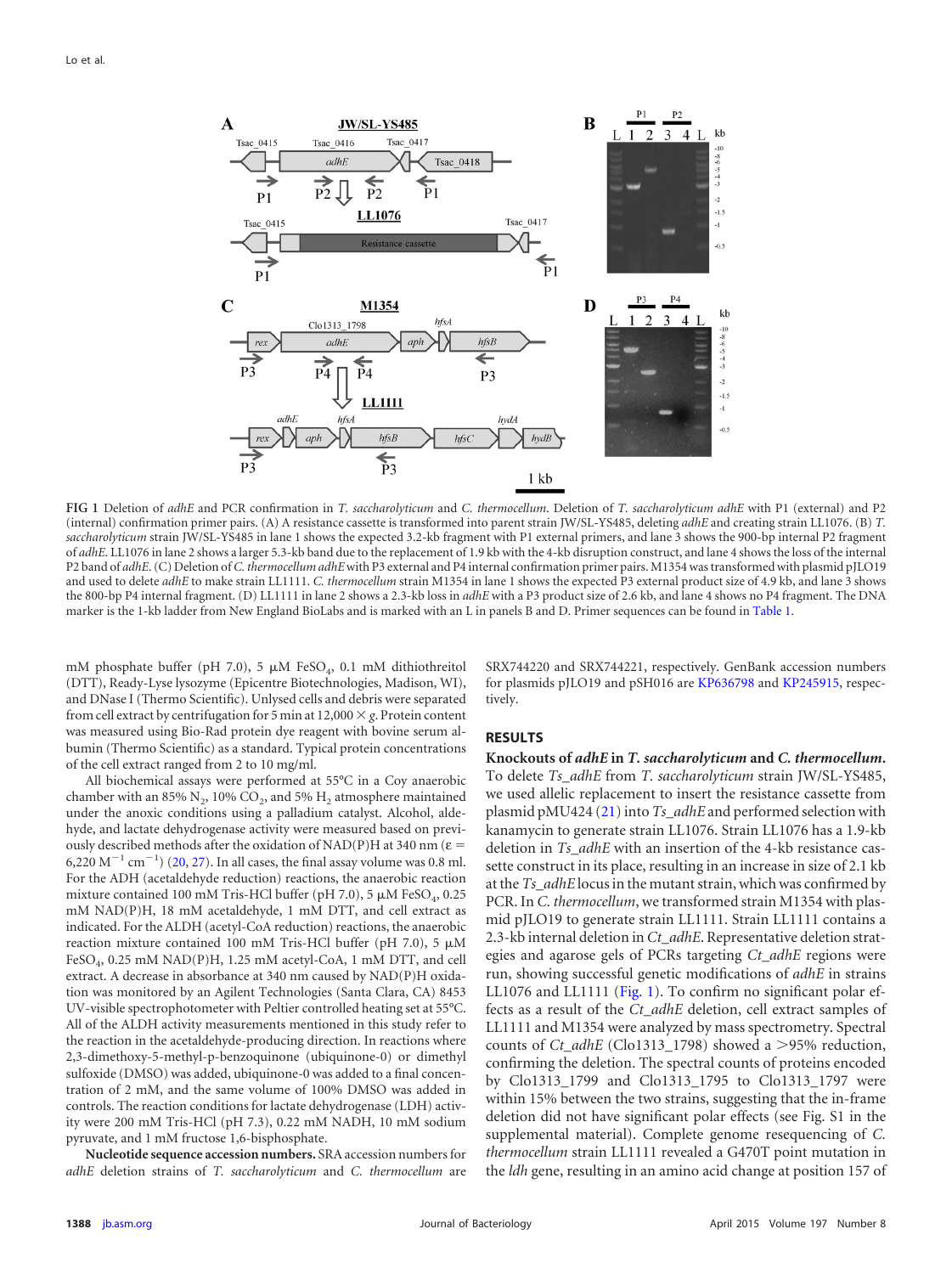<span id="page-4-0"></span>**TABLE 2** Specific activities of cell extracts from *T. saccharolyticum* and *C. thermocellum*

| Sp act <sup>a</sup> ( $\mu$ mol·min <sup>-1</sup> ·mg <sup>-1</sup> protein) of: |                                        |                                        |                                        |                                        |
|----------------------------------------------------------------------------------|----------------------------------------|----------------------------------------|----------------------------------------|----------------------------------------|
|                                                                                  | T. saccharolyticum                     |                                        | C. thermocellum                        |                                        |
| Reaction                                                                         | JW/SL-YS485<br>(parent)                | LL1076<br>$(\Delta adhE)$              | M1354<br>(parent)                      | LL1111<br>$[\Delta$ adhE<br>ldh(R157L) |
| ALDH-NADH<br>ALDH-NADPH                                                          | 0.09(0.01)                             | 0.09(0.01)                             | 2.18(0.32)                             | 0.04(0.03)                             |
| ADH-NADH<br>ADH-NADPH                                                            | 0.05(0.01)<br>1.52(0.04)<br>0.68(0.03) | 0.09(0.01)<br>0.01(0.01)<br>0.25(0.01) | 0.16(0.04)<br>7.68(0.13)<br>0.05(0.12) | 0.10(0.02)<br>0.03(0.03)<br>0.07(0.03) |

*a* Standard deviations are in parentheses;  $n = 3$ . Limit of detection, <0.01.

arginine to leucine. The R157L mutation of *ldh* was named *ldh*(R157L) for simple notation. To determine whether the *ldh*(R157L) mutation had an effect independent of the *Ct\_adhE* deletion, *Ct\_adhE* was reintroduced into LL1111 at the *Ct\_adhE* locus with plasmid pSH016, generating strain LL1160. Strain LL1160 has the wild-type *Ct\_adhE* locus with the *ldh*(R157L) mutation.

**Enzyme assay for aldehyde and alcohol dehydrogenase activity.** To explore biochemical changes caused by inactivation of the *adhE* gene, we assayed for aldehyde (ALDH) and alcohol dehydrogenase (ADH) activity in cell extracts of *adhE* deletion strains and their parent strains in both *T. saccharolyticum* and *C. thermocellum* [\(Table 2\)](#page-4-0). We measured low ALDH activity in *T. saccharolyticum* parent strain JW/SL-YS485 cell extract, similar to previous results [\(3\)](#page-7-2), which was essentially unchanged in the *Ts\_adhE* deletion strain LL1076. NADH- and NADPH-linked ADH activity was detected in parent strain JW/SL-YS485 cell extracts. In the *Ts\_adhE* deletion strain LL1076, NADH-linked ADH activity decreased to basal levels, while NADPH-linked ADH activity decreased by approximately two-thirds from 0.68 to 0.25 U/mg of cell extract protein. It was surprising to see so little ALDH activity in *T. saccharolyticum* JW/SL-YS485 cell extracts, which was unchanged in the *Ts\_adhE* deletion strain LL1076. Ethanol is a major fermentation product of *T. saccharolyticum*, and the AdhE protein should have ALDH activity. We wondered whether there were inhibitors present that prevented us from detecting ALDH activity. Gupta and colleagues reported that detection of high levels of ALDH activity required addition of ubiquinone-0 to their enzyme assay reaction [\(29\)](#page-8-9). With the addition of ubiquinone-0 to our ALDH enzyme assays, we found that the parent strain JW/SL-YS485 had 5-fold higher ALDH activity [\(Table 3\)](#page-4-1). The source of inhibition is speculative and will be addressed in Discussion.

For *C. thermocellum*, the parent strain M1354 had high NADH-linked alcohol and aldehyde dehydrogenase activity, similar to those in previous reports on ADH and ALDH activity in *C. thermocellum* [\(20,](#page-8-0) [30\)](#page-8-10). Both of these activities were largely lost

<span id="page-4-1"></span>**TABLE 3** Aldehyde dehydrogenase activity of *T. saccharolyticum* cell extract with ubiquinone-0

|                        | Sp act <sup>a</sup> ( $\mu$ mol·min <sup>-1</sup> ·mg <sup>-1</sup> protein) of: |                        |  |
|------------------------|----------------------------------------------------------------------------------|------------------------|--|
| Substrate              | JW/SL-YS485 (parent)                                                             | LL1076 $(\Delta adhE)$ |  |
| DMSO only              | 0.09(0.01)                                                                       | 0.08(0.03)             |  |
| DMSO plus ubiquinone-0 | 0.43(0.02)                                                                       | < 0.01(0.02)           |  |

*a* Standard deviations are in parentheses;  $n = 3$ . Limit of detection,  $\leq 0.01$ .





<span id="page-4-2"></span>FIG 2 Growth of *C. thermocellum* and *T. saccharolyticum*  $\Delta$ adhE and parent strains over time. Strains were grown in 200 µl of medium in a 96-well plate reader at 55°C for 72 h. Growth was monitored by taking  $OD<sub>600</sub>$  readings every 5 min. Data shown are the averages from three replicates at 30-min intervals for the first 40 h. Significant growth was not seen after 36 h.

 $(<$ 3% of original NADH-linked activity) in the *Ct\_adhE* deletion strain LL1111. Low levels of NADPH-linked alcohol and aldehyde dehydrogenase activities were detected in the parent strain M1354, and these activities were unchanged in the *Ct\_adhE* deletion strain LL1111.

**Growth and fermentation products.** We next compared the growth and product distribution in batch cellobiose fermentations. First, growth was monitored by measuring the change in absorbance every 5 min at 600 nm in a 96-well plate in 200  $\mu$ l of medium in triplicate for 72 h [\(Fig. 2\)](#page-4-2). *T. saccharolyticum* parent strain JW/SL-YS485 reached a maximum  $OD<sub>600</sub>$  of 1.0 at 19 h. The *Ts\_adhE* deletion strain LL1076 had a similar growth profile for the first 10 h but subsequently exhibited dramatically slower growth, reaching a maximum absorbance of 0.4 after 36 h. The *C. thermocellum* parent strain M1354 grew to a maximum OD<sub>600</sub> of 1.1 in 12 h, while the *Ct\_adhE* deletion strain LL1111 reached a maximum OD $_{600}$  of 0.8 after 25 h. No significant change in OD $_{600}$ in any strain was seen after 36 h.

The slower growth and lower maximum absorbance for the *adhE* deletion strains suggested that the loss of this enzyme has strong effects on metabolism. To further explore metabolic consequences of the loss of *adhE*, we grew the strains for 72 h on 0.72 mmol cellobiose (5 g/liter in a 50-ml working volume) in defined medium in closed bottles [\(Table 4\)](#page-5-0). In both *T. saccharolyticum*and *C. thermocellum*, loss of *adhE* resulted in a >95% reduction of ethanol formation. *T. saccharolyticum Ts\_adhE* deletion strain LL1076 consumed only about 60% of the supplied cellobiose after 72 h. From the 0.44 mmol of cellobiose consumed, the major products were lactate,  $H<sub>2</sub>$ , and acetate (in descending order). LL1076 pellet C and N, measures of cell mass [\(31\)](#page-8-11), were approximately a third of the values seen for JW/SL-YS485. The loss of pellet C and N is complementary to the growth data from the 96-well plate assay, which showed a significantly lower maximum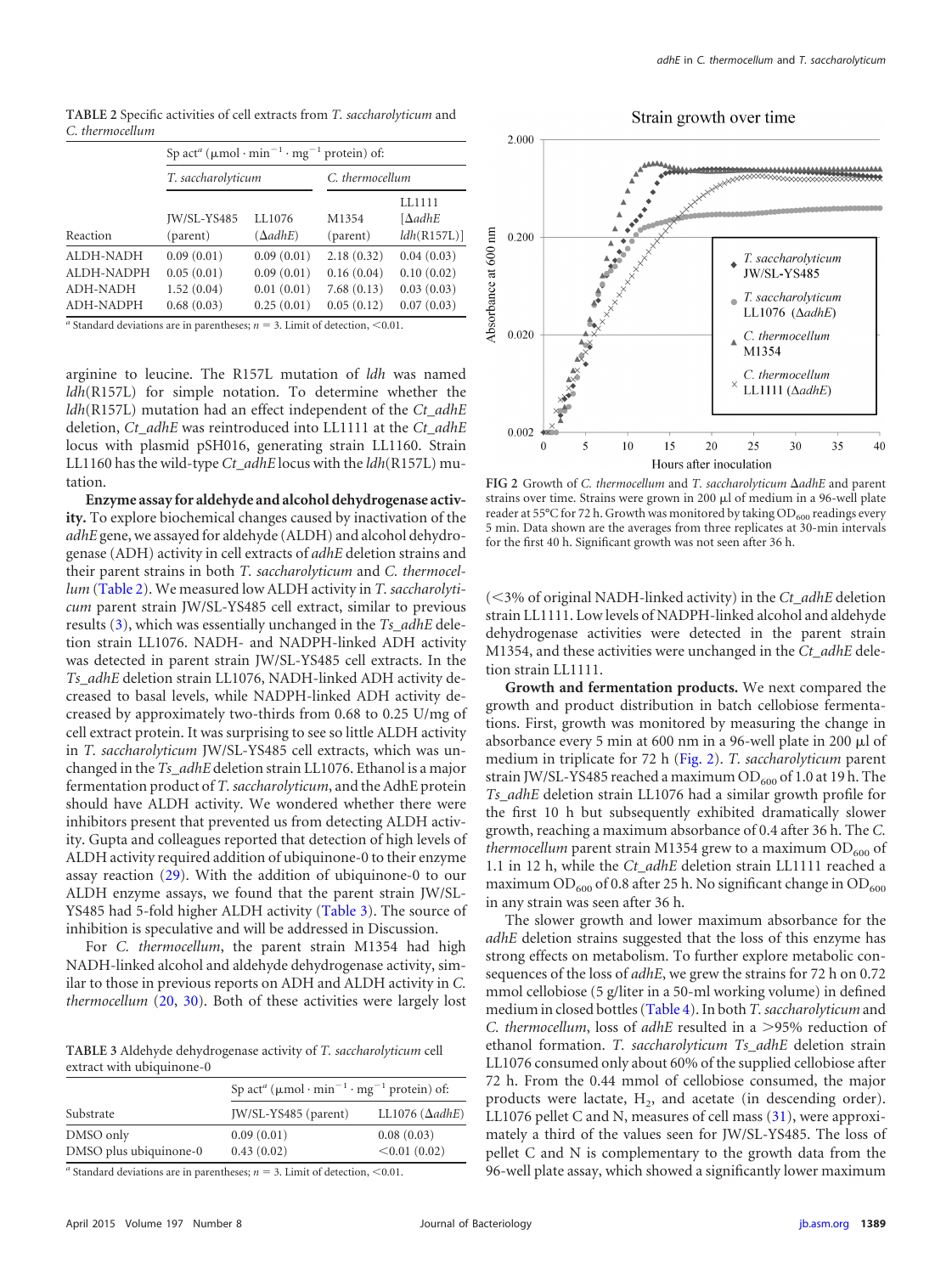|                          | Value for $\alpha$ :    |                           |                   |                                      |                                 |  |
|--------------------------|-------------------------|---------------------------|-------------------|--------------------------------------|---------------------------------|--|
| Product or parameter     | T. saccharolyticum      |                           | C. thermocellum   |                                      |                                 |  |
|                          | IW/SL-YS485<br>(parent) | LL1076<br>$(\Delta adhE)$ | M1354<br>(parent) | LL1111<br>$[\Delta adhE Idh(R157L)]$ | LL1160<br>$[adhE^+ Idh(R157L)]$ |  |
| Cellobiose (mmol)        | 0.01(0.02)              | 0.30(0.08)                | 0.00(0.00)        | 0.00(0.00)                           | 0.00(0.00)                      |  |
| Lactate (mmol)           | 0.17(0.07)              | 0.96(0.32)                | 0.02(0.00)        | 1.12(0.02)                           | 0.28(0.01)                      |  |
| Ethanol (mmol)           | 1.29(0.04)              | 0.05(0.01)                | 1.01(0.07)        | 0.04(0.04)                           | 0.77(0.01)                      |  |
| Acetate (mmol)           | 0.82(0.07)              | 0.36(0.08)                | 0.81(0.04)        | 0.73(0.02)                           | 0.73(0.02)                      |  |
| Formate (mmol)           | 0.03(0.02)              | 0.01(0.02)                | 0.23(0.07)        | 0.05(0.00)                           | 0.24(0.01)                      |  |
| $H2$ (mmol)              | 1.94(0.14)              | 0.91(0.19)                | 1.67(0.03)        | 1.96(0.19)                           | 1.50(0.07)                      |  |
| Pellet C (mmol)          | 0.93(0.04)              | 0.33(0.08)                | 1.25(0.04)        | 1.19(0.09)                           | 1.20(0.04)                      |  |
| Pellet N (mmol)          | 0.24(0.04)              | 0.08(0.03)                | 0.36(0.02)        | 0.31(0.06)                           | 0.29(0.02)                      |  |
| Calculated $CDW^b$ (mg)  | 25.89                   | 9.19                      | 34.80             | 33.13                                | 33.41                           |  |
| $O/R$ index <sup>c</sup> | 0.9                     |                           | 0.8               | 0.8                                  | 0.8                             |  |
| Final pH                 | 4.8                     | 4.7                       | 6.9               | 6.8                                  | 7.1                             |  |

<span id="page-5-0"></span>

|  |  |  | TABLE 4 Fermentation products from T. saccharolyticum and C. thermocellum from 0.72 mmol cellobiose after 72 h of growth |  |
|--|--|--|--------------------------------------------------------------------------------------------------------------------------|--|
|--|--|--|--------------------------------------------------------------------------------------------------------------------------|--|

 $a^a$  Standard deviation in are parentheses;  $n = 3$ .

*<sup>b</sup>* Cell dry weight, calculated from pellet C and models from Holwerda et al. [\(31\)](#page-8-11).

*<sup>c</sup>* O/R, oxidation/reduction.

OD600. The *C. thermocellum adhE* deletion strain LL1111 consumed all of the supplied cellobiose, with the major products being H<sub>2</sub>, lactate, and acetate. Strain LL1160, derived from LL1111, with *Ct\_adhE* restored to the wild-type genotype and with the *ldh*(R157L) genotype, restores 75% of the ethanol yield of M1354 (0.77 mmol versus 1.01 mmol). This strain also had increased lactate formation over the parent strain M1354 (0.28 versus 0.02). The increased lactate formation of strain LL1160 over M1354 indicates that the *ldh*(R157L) genotype has an effect on LDH activity.

**LDH activity in** *C. thermocellum***.** To see whether the R157L mutation in *ldh*(R157L) affected LDH activity, we tested for changes in activity in cell extracts [\(Table 5\)](#page-5-1). Cell extracts of the parent strain M1354 had LDH activity that was activated by fructose 1,6-bisphosphate (F1,6BP), which is consistent with previous reports [\(27,](#page-8-8) [32\)](#page-8-12). In contrast, cell extracts of LL1111 had LDH activity that was unaffected by the addition of F1,6BP. The maximum LDH activity in the LL1111 strain was twice the maximum measured in M1354. The LDH activity of cell extract from LL1160, containing only the *ldh*(R157L) mutation, also was unaffected by the addition of F1,6BP and had LDH activity similar to that of M1354 with added F1,6BP. This shows that the R157L mutation in Ldh is responsible for the altered regulation seen in the tested cell extracts. Possibilities for altered Ldh regulation are explored in Discussion.

#### **DISCUSSION**

This study shows that the *adhE* gene is necessary for ethanol formation in both *T. saccharolyticum* and *C. thermocellum*. Although

<span id="page-5-1"></span>**TABLE 5** Lactate dehydrogenase activity of *C. thermocellum* cell extract

| Condition                   |                          | Sp act <sup>a</sup> (umol · min <sup>-1</sup> · mg <sup>-1</sup> protein) of strain: |                                    |  |
|-----------------------------|--------------------------|--------------------------------------------------------------------------------------|------------------------------------|--|
|                             | M1354<br>(parent)        | LL1111<br>$[\Delta$ adhE<br>ldh(R157L)                                               | LL1160<br>$[adhE^+]$<br>ldh(R157L) |  |
| With F16BP<br>Without F16BP | 0.65(0.02)<br>0.11(0.03) | 1.44(0.09)<br>1.27(0.01)                                                             | 0.63(0.12)<br>0.58(0.12)           |  |

<sup>*a*</sup> Standard deviations are in parentheses;  $n = 3$ . Limit of detection, 0.01.

other genes are annotated as aldehyde and alcohol dehydrogenases, substantial ethanol production is not observed in the absence of *adhE* in both of these organisms.

In *T. saccharolyticum*, we found that ubiquinone-0 relieves inhibition of ALDH that is present in the cell extract. Gupta and colleagues showed that in *E. coli*, the inhibition of ALDH activity was due to intermediates of ubiquinone synthesis [\(29\)](#page-8-9). Ubiquinone synthesis is not believed to occur in anaerobic bacteria [\(33\)](#page-8-13), although menaquinone synthesis is noted to occur in several related thermophilic anaerobic bacteria [\(34\)](#page-8-14). Menaquinones are responsible for thiosulfate reduction in *Salmonella* [\(35\)](#page-8-15), and *T. saccharolyticum* can reduce thiosulfate to elemental sulfur [\(36\)](#page-8-16), perhaps via a similar mechanism. Menaquinone synthesis has yet to be proven in *T. saccharolyticum*, and whether or not these intermediates interfere with ALDH activity has yet to be proven. The biochemical results nevertheless indicate that the low ALDH value previously observed was due to inhibition, and that AdhE in *T. saccharolyticum* has both ALDH and ADH activity. With the loss of *Ts\_adhE*, there was no significant ALDH or NADH-specific ADH activity remaining in cell extracts. However, even with the loss of *Ts\_adhE* in strain LL1076, there was significant NADPHlinked ADH activity remaining. A recent proteomic study of *T. saccharolyticum* detected several candidate alcohol dehydrogenase genes for this activity, Tsac\_2087, Tsac\_1049, and Tsac\_0285, with Tsac\_2087 being detected among the top 100 peptides in relative abundance [\(19\)](#page-7-17). Tsac\_2087 is predicted to encode a putative AdhA, which shares high identity (88%) to the AdhA from *Thermoanaerobacter ethanolicus* JW200. This AdhA has been shown to be NADPH dependent [\(37\)](#page-8-17) and could be the source of the remaining NADPH-linked ADH activity. The function of AdhA in *T. saccharolyticum* is unknown.

In *T. saccharolyticum*, deletion of *Ts\_adhE* resulted in markedly worse growth in terms of both maximum culture density and time to reach that density. Interestingly, the reduction in growth rate appears more pronounced after an  $OD<sub>600</sub>$  of 0.2. Similarly, the *Tt\_adhE* deletion in *T. thermosaccharolyticum* showed a growth phenotype comparable to that of the parent strain at an  $OD_{600}$  of  $<$  0.3. It also had a slower growth and a final OD<sub>600</sub> of less than half of that of its parent strain [\(10\)](#page-7-9). Despite the similarities in the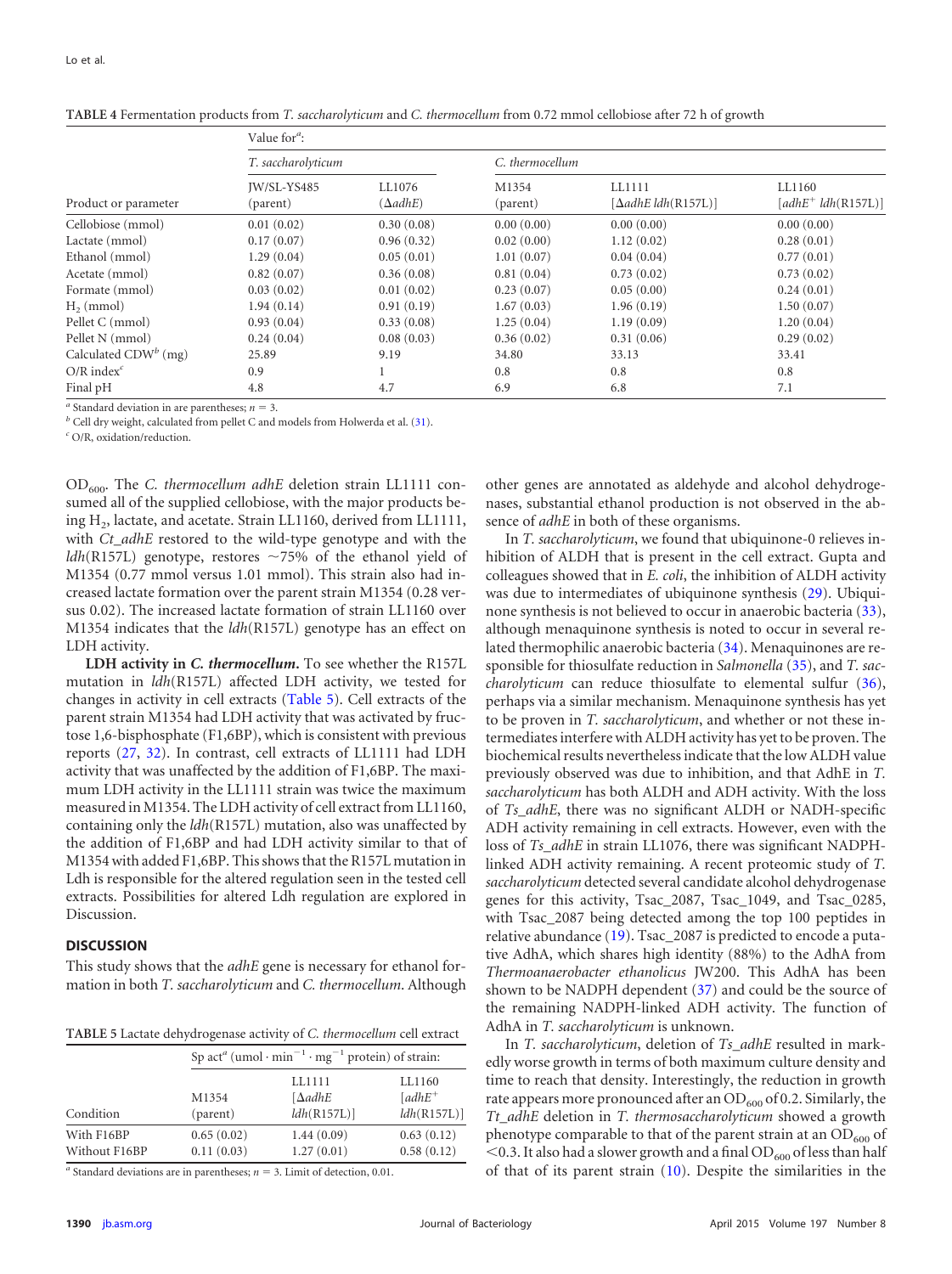| M1354 148 GFPKNKVIGS GTVLDTARFR YLLSEHVKVD 167 |  |
|------------------------------------------------|--|
|                                                |  |
|                                                |  |
|                                                |  |
|                                                |  |

<span id="page-6-0"></span>**FIG 3** Mutation of Arg157 in lactate dehydrogenase corresponds to the conserved residue shown to interact with F1,6BP. Alignment of amino acid sequences from *C. thermocellum* parent strain M1354,  $\Delta$ adhE strain LL1111, and strain LL1160 and selected lactate dehydrogenases with published structures is shown. Dots represent residues that are identical to those in the top sequence. The boxed residues correspond to a conserved arginine, which is mutated to leucine in strains LL1111 and LL1160.

growth curves of *T. saccharolyticum* strain LL1076 and *T. thermosaccharolyticum* with *Tt\_adhE* deleted, there were differences, as the *T. thermosaccharolyticum* strain exhibited complete cellobiose consumption and a complete loss of acetate formation. In the *T. saccharolyticum Ts\_adhE* deletion strain LL1076, the distribution of fermentation products changed dramatically, most notably with lactate becoming the major end product. Lactate formation in *T. saccharolyticum* is known to be linked to NADH [\(40\)](#page-8-18), and perhaps increased lactate formation and incomplete cellobiose consumption reflects an inability of strain LL1076 to oxidize NADH through ethanol formation via AdhE. The inability to consume available cellobiose in *T. saccharolyticum* was previously noted in several hydrogenase mutants [\(41\)](#page-8-19) and in general may reflect an inability of strains to maintain redox balance.

In *C. thermocellum*, biochemical evidence suggests that *Ct\_adhE* is responsible for the majority of both ALDH and ADH activity in cell extracts and that other annotated alcohol/aldehyde dehydrogenases do not play a significant role in ethanol formation. Loss of *Ct\_adhE* in *C. thermocellum* strain LL1111 caused a shift from ethanol to lactate production. In *C. thermocellum*, increases in lactate formation have been reported before, particularly in an ethanol-tolerant strain that had a mutated *Ct\_adhE* gene [\(20\)](#page-8-0) and in a phosphotransacetylase (*pta*) deletion strain that could not produce acetate [\(2\)](#page-7-1). Lactate formation is catalyzed mainly by lactate dehydrogenase in *C. thermocellum* [\(2\)](#page-7-1), which is strongly activated by F1,6BP [\(27,](#page-8-8) [30,](#page-8-10) [32\)](#page-8-12). The R157L mutation we found in *C. thermocellum* Ldh corresponds to a conserved residue in several well-characterized lactate dehydrogenases [\(Fig. 3\)](#page-6-0). Structural studies of the *Geobacillus stearothermophilus* Ldh show this arginine residue interacts with the F1,6BP phosphate groups through arginine's positively charged guanidinium group, suggesting that the interaction was disrupted in the mutant Ldh protein [\(42\)](#page-8-20). Mutation of arginine to glutamine in *G. stearothermophilus* Ldh affected the allosteric regulation of LDH by F1,6BP and stabilized the homotetrameric form, which lowered the  $K<sub>m</sub>$  for pyruvate [\(43\)](#page-8-21). Based on the observed accumulation of lactate, loss of F1,6BP activation of Ldh in enzyme assays, mutation of the conserved arginine, and structural data linking the arginine residue to F1,6BP, we believe the observed mutation in the *ldh* of strain LL1111 altered the F1,6BP allosteric regulation in a similar manner. Despite the increased lactate formation in strain LL1160 compared to strain M1354 due to the deregulated Ldh, strain LL1160 had an ethanol yield  $\sim$ 75% of that of strain M1354. This suggests that the primary cause of the increase in lactate production in LL1111 was due to the loss of *Ct\_adhE* and not *ldh*(R157L). Although we cannot rule out synergistic effects between *ldh*(R157L) and the loss of *Ct\_adhE* for increased lactate formation, it is worth noting that the *T. saccharolyticum Ts\_adhE* deletion strain LL1076 produced almost as much lactate as strain LL1111 (0.96 versus 1.12) despite consuming 40% less cellobiose and lacking the *ldh*(R157L) genotype.

The differences in response to the loss of *adhE* in *T. saccharolyticum* and *C. thermocellum* may be indicative of larger differences in metabolism. Previous comparative deletions of *ldh* and *pta* in *T. saccharolyticum* and *C. thermocellum* have resulted in different fermentation phenotypes with regard to ethanol yield. Deletions of *ldh* and *pta* increased ethanol yields in *T. saccharolyticum* [\(3,](#page-7-2) [21\)](#page-8-1) but not *C. thermocellum* [\(2,](#page-7-1) [27\)](#page-8-8). The genes surrounding *adhE* in *T. saccharolyticum* and *C. thermocellum* suggest major differences between the two strains. *Ct\_adhE* in *C. thermocellum* appears to be part of a larger operon, including several genes relevant for electron metabolism. Brown and colleagues identified Cthe\_0422-0431 (corresponding to Clo1313\_1790- 1799 in DSM 1313) as a potential 10-gene operon [\(20\)](#page-8-0). This set of genes is predicted to encode *rex*, a redox regulator which responds to NADH levels, *hfsB* (also called *hydS*), a putative sensory/regulatory hydrogenase, and *hydABC*, a predicted bifurcating hydrogenase [\(Fig. 1C\)](#page-3-0). A similar organization recently was identified in a study of *Ruminococcus albus* hydrogenases, where *rex*, *Ra\_adhE*, and *hydS* were in a transcriptional unit with a putative ferredoxindependent hydrogenase, and this locus is believed to play an important part in the sensory and regulatory mechanism of electron metabolism in *R. albus* [\(44\)](#page-8-22). In *C. thermocellum*, this gene cluster may play a similar role.

On the other hand, *T. saccharolyticum Ts\_adhE* appears to be in its own operon, with the genes surrounding *Ts\_adhE* predicted to encode proteins with no predicted role in electron metabolism [\(Fig. 1A\)](#page-3-0). *T. thermosaccharolyticum* seems to contain a similar genomic locus, with *Ts\_adhE*-flanking genes Tsac\_0415 and Tsac\_0418 sharing 90% and 78% identity, respectively, with the genes surrounding *T. thermosaccharolyticum Tt\_adhE*, which may explain the similar growth phenotypes in response to the loss of *adhE*.

Studies have suggested that *C. thermocellum* generates H<sub>2</sub> primarily though bifurcating hydrogenases that use NADH and reduced ferredoxin as electron donors, which generate 2 H<sub>2</sub> molecules per NADH and reduced ferredoxin molecule [\(45,](#page-8-23) [46\)](#page-8-24). This would allow *C. thermocellum* to be less reliant on ethanol formation to oxidize NADH generated by glycolysis. Indeed, when *C. thermocellum* was cocultured with H<sub>2</sub>-utilizing microbes like methanogens [\(47\)](#page-8-25) and acetogens [\(48\)](#page-8-26), ethanol formation dropped by as much as  ${\sim}$ 90% and  ${\sim}$ 80%, respectively, indicating that under certain conditions, ethanol formation is unimportant for metabolism. *R. albus* appears to have a similar phenotype: when grown in monoculture, *R. albus* formed ethanol as a major fermentation product, but when cocultured with the  $H_2$ -utilizing *Wolinella succinogenes*, ethanol formation was not observed [\(49\)](#page-8-27). This is believed to be dependent on bifurcating hydrogenase activity in addition to the regulation of genes in the aforementioned transcriptional unit [\(44\)](#page-8-22). Bifurcating hydrogenase activity has not yet been shown in *C. thermocellum*, and the contribution of bifurcating hydrogenase versus other hydrogenases to overall  $H_2$  formation has not been clearly established. The fermentation data give some evidence in this regard. It was previously predicted that loss of *adhE* in *C. thermocellum* would increase H<sub>2</sub> formation [\(14\)](#page-7-13), and we did see an increase in  $H_2$  formation in strain LL1111 versus M1354. This is despite a marked increase in lactate formation, which does not generate reduced ferredoxin for  $H_2$  formation.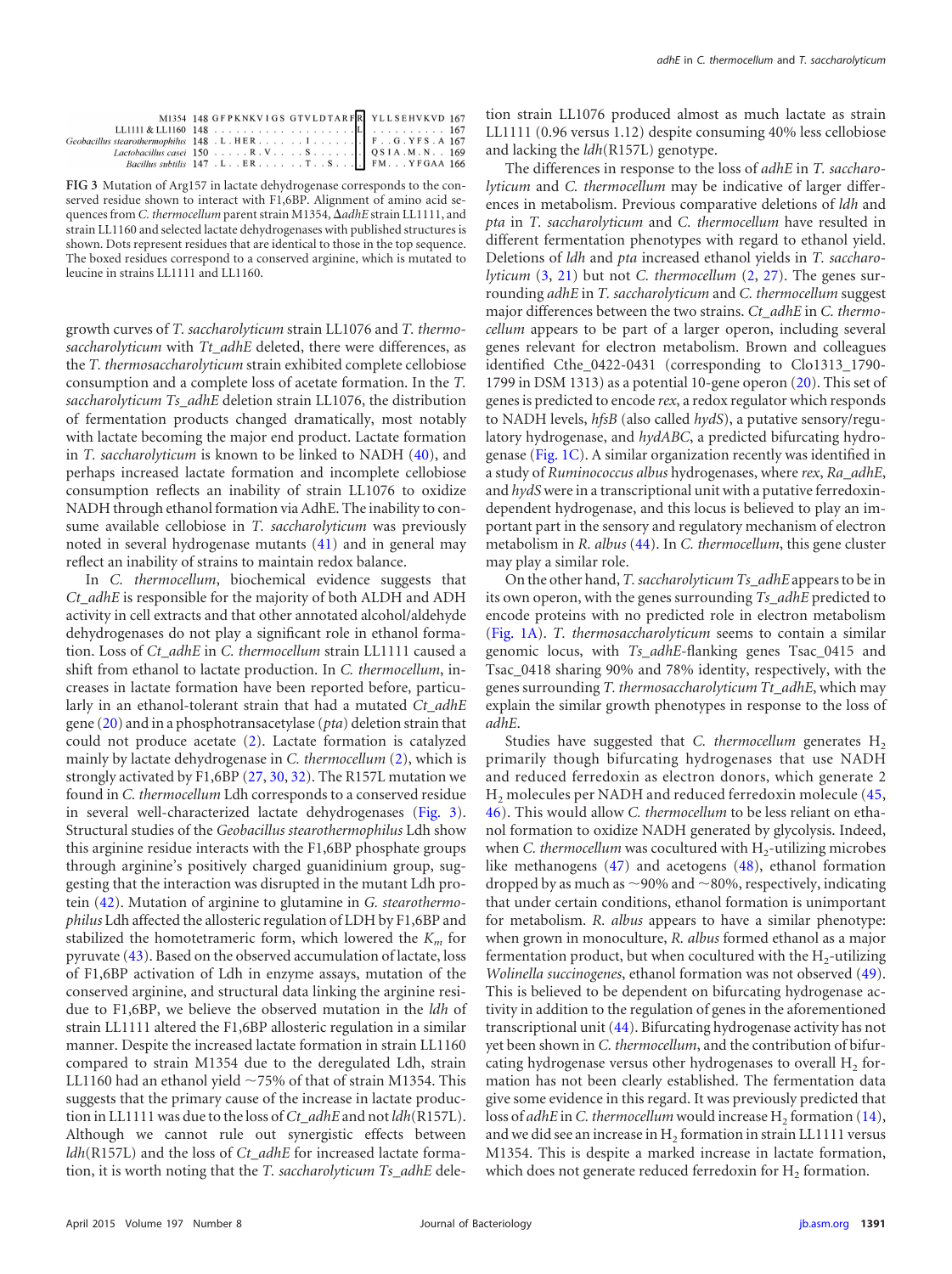In contrast, *T. saccharolyticum*  $H_2$  formation is linked with the *hfs* cluster, which encodes a hydrogenase believed to use only reduced ferredoxin as the electron donor [\(41\)](#page-8-19). Fermentation of sugars results in NADH formation, which is unable to be oxidized by the ferredoxin-dependent Hfs hydrogenase or AdhE bifunctional alcohol/aldehyde dehydrogenase in the *T. saccharolyticum Ts\_adhE* deletion strain LL1076. Another option for oxidizing NADH is a putative NfnAB (Tsac\_2085-6), which is an electron-bifurcating enzyme that couples the oxidation of NADH and reduced ferredoxin to the reduction of 2  $NADP<sup>+</sup>$  [\(50\)](#page-8-28). We noticed that significant NADPH-linked ADH activity remained despite the loss of *Ts\_adhE*, possibly due to AdhA. Interestingly, Tsac\_2087, encoding AdhA, is directly upstream of *nfnAB*. This locus may bear particular importance in ethanol formation. In a high-ethanol-yielding *T. saccharolyticum* strain, there was increased NADPH-linked ADH and ferredoxin:NADP oxidoreductase activity  $(3)$ . These activities could be catalyzed by the enzymes encoded by Tsac\_2085-7 and provide an explanation for the seemingly coordinated increase in NADPH-linked activity seen in this high-ethanol-yielding strain. Our biochemical data from cell extracts suggests that ALDH activity still relies on AdhE. Ethanol formation could be more important in *T. saccharolyticum* to maintaining redox balance, as there are fewer metabolic options outside ethanol formation for oxidizing NAD(P)H. The enzymes involved in electron metabolism, especially those involved in ferredoxin reoxidation like NfnAB and hydrogenases, have been poorly studied so far. Understanding their roles in metabolism and product formation will be important for engineering anaerobic microbes for biofuel production.

In conclusion, we have shown that *adhE* is essential for ethanol production in both *C. thermocellum* and *T. saccharolyticum*. In addition, we solved the mystery of low ALDH activity in *T. saccharolyticum* by adding ubiquinone-0 to the enzyme assay mixture. Finally, we found an interesting mutation in *ldh*, which affects its regulation by F1,6BP.

#### **ACKNOWLEDGMENTS**

We thank Johannes P. van Dijken for useful discussions. We thank the Mascoma Corporation for their gift of the *T. saccharolyticum adhE* deletion strain LL1076 (also known as strain M3223). We thank Richard J. Giannone for proteomic analysis.

The work conducted by the U.S. Department of Energy Joint Genome Institute, a DOE Office of Science User Facility, is supported by the Office of Science of the U.S. Department of Energy under contract no. DE-AC02-05CH11231. The BioEnergy Science Center is a U.S. Department of Energy Bioenergy Research Center supported by the Office of Biological and Environmental Research in the DOE Office of Science.

This paper was been authored by Dartmouth College under subcontract no. 4000115284 and contract no. DE-AC05-00OR22725 with the U.S. Department of Energy.

#### <span id="page-7-0"></span>**REFERENCES**

- <span id="page-7-1"></span>1. **Olson DG, McBride JE, Shaw AJ, Lynd LR, Joe Shaw A, Lynd LR.** 2012. Recent progress in consolidated bioprocessing. Curr Opin Biotechnol **23:** 396 – 405. [http://dx.doi.org/10.1016/j.copbio.2011.11.026.](http://dx.doi.org/10.1016/j.copbio.2011.11.026)
- 2. **Argyros DA, Tripathi SA, Barrett TF, Rogers SR, Feinberg LF, Olson DG, Foden JM, Miller BB, Lynd LR, Hogsett DA, Caiazza NC.** 2011. High ethanol titers from cellulose by using metabolically engineered thermophilic, anaerobic microbes. Appl Environ Microbiol **77:**8288 – 8294. [http://dx.doi.org/10.1128/AEM.00646-11.](http://dx.doi.org/10.1128/AEM.00646-11)
- <span id="page-7-2"></span>3. **Shaw AJ, Podkaminer KK, Desai SG, Bardsley JS, Rogers SR, Thorne PG, Hogsett DA, Lynd LR.** 2008. Metabolic engineering of a thermo-

philic bacterium to produce ethanol at high yield. Proc Natl Acad SciUSA **105:**13769 –13774. [http://dx.doi.org/10.1073/pnas.0801266105.](http://dx.doi.org/10.1073/pnas.0801266105)

- <span id="page-7-3"></span>4. **Deng Y, Olson DG, Zhou J, Herring CD, Joe Shaw A, Lynd LR.** 2013. Redirecting carbon flux through exogenous pyruvate kinase to achieve high ethanol yields in *Clostridium thermocellum*. Metab Eng **15:**151–158. [http://dx.doi.org/10.1016/j.ymben.2012.11.006.](http://dx.doi.org/10.1016/j.ymben.2012.11.006)
- <span id="page-7-4"></span>5. **Bhandiwad A, Shaw AJ, Guss A, Guseva A, Bahl H, Lynd LR.** 2014. Metabolic engineering of *Thermoanaerobacterium saccharolyticum* for nbutanol production. Metab Eng **21:**17–25. [http://dx.doi.org/10.1016/j](http://dx.doi.org/10.1016/j.ymben.2013.10.012) [.ymben.2013.10.012.](http://dx.doi.org/10.1016/j.ymben.2013.10.012)
- <span id="page-7-5"></span>6. **Holwerda EK, Thorne PG, Olson DG, Amador-Noguez D, Engle NL, Tschaplinski TJ, van Dijken JP, Lynd LR.** 2014. The exometabolome of *Clostridium thermocellum* reveals overflow metabolism at high cellulose loading. Biotechnol Biofuels **7:**155. [http://dx.doi.org/10.1186/s13068-014](http://dx.doi.org/10.1186/s13068-014-0155-1) [-0155-1.](http://dx.doi.org/10.1186/s13068-014-0155-1)
- <span id="page-7-6"></span>7. **Trinh CT, Li J, Blanch HW, Clark DS.** 2011. Redesigning *Escherichia coli* metabolism for anaerobic production of isobutanol. Appl Environ Microbiol **77:**4894 – 4904. [http://dx.doi.org/10.1128/AEM.00382-11.](http://dx.doi.org/10.1128/AEM.00382-11)
- <span id="page-7-7"></span>8. **Fontaine L, Meynial-Salles I, Girbal L, Yang X, Croux C, Soucaille P.** 2002. Molecular characterization and transcriptional analysis of *adhE2*, the gene encoding the NADH-dependent aldehyde/alcohol dehydrogenase responsible for butanol production in alcohologenic cultures of *Clostridium acetobutylicum* ATCC 824. J Bacteriol **184:**821– 830. [http://dx.doi](http://dx.doi.org/10.1128/JB.184.3.821-830.2002) [.org/10.1128/JB.184.3.821-830.2002.](http://dx.doi.org/10.1128/JB.184.3.821-830.2002)
- <span id="page-7-8"></span>9. **Yao S, Mikkelsen MJ.** 2010. Identification and overexpression of a bifunctional aldehyde/alcohol dehydrogenase responsible for ethanol production in *Thermoanaerobacter mathranii*. J Mol Microbiol Biotechnol **19:**123–133. [http://dx.doi.org/10.1159/000321498.](http://dx.doi.org/10.1159/000321498)
- <span id="page-7-9"></span>10. **Bhandiwad A, Guseva A, Lynd L.** 2013. Metabolic Engineering of *Thermoanaerobacterium thermosaccharolyticum* for increased n-butanol production. AiM **3:**46 –51. [http://dx.doi.org/10.4236/aim.2013.31007.](http://dx.doi.org/10.4236/aim.2013.31007)
- <span id="page-7-10"></span>11. **Burdette D, Zeikus JG.** 1994. Purification of acetaldehyde dehydrogenase and alcohol dehydrogenases from *Thermoanaerobacter ethanolicus* 39E and characterization of the secondary-alcohol dehydrogenase (2 degrees Adh) as a bifunctional alcohol dehydrogenase–acetyl-CoA reductive thioesterase. Biochem J **302:**163–170.
- <span id="page-7-11"></span>12. **Hemme CL, Fields MW, He Q, Deng YY, Lin L, Tu Q, Mouttaki H, Zhou A, Feng X, Zuo Z, Ramsay BD, He Z, Wu L, Van Nostrand J, Xu J, Tang YJ, Wiegel J, Phelps TJ, Zhou J.** 2011. Correlation of genomic and physiological traits of *Thermoanaerobacter* species with biofuel yields. Appl Environ Microbiol **77:**7998 – 8008. [http://dx.doi.org/10.1128/AEM](http://dx.doi.org/10.1128/AEM.05677-11) [.05677-11.](http://dx.doi.org/10.1128/AEM.05677-11)
- <span id="page-7-12"></span>13. **Pei J, Zhou Q, Jiang Y, Le Y, Li H, Shao W, Wiegel J.** 2010. *Thermoanaerobacter* spp. control ethanol pathway via transcriptional regulation and versatility of key enzymes. Metab Eng **12:**420 – 428. [http://dx.doi.org](http://dx.doi.org/10.1016/j.ymben.2010.06.001) [/10.1016/j.ymben.2010.06.001.](http://dx.doi.org/10.1016/j.ymben.2010.06.001)
- <span id="page-7-13"></span>14. **Carere CR, Rydzak T, Verbeke TJ, Cicek N, Levin DB, Sparling R.** 2012. Linking genome content to biofuel production yields: a meta-analysis of major catabolic pathways among select  $H_2$  and ethanol-producing bacteria. BMC Microbiol **12:**295. [http://dx.doi.org/10.1186/1471-2180-12-295.](http://dx.doi.org/10.1186/1471-2180-12-295)
- <span id="page-7-14"></span>15. **Soboh B, Linder D, Hedderich R.** 2004. A multisubunit membranebound [NiFe] hydrogenase and an NADH-dependent Fe-only hydrogenase in the fermenting bacterium *Thermoanaerobacter tengcongensis*. Microbiology **150:**2451–2463. [http://dx.doi.org/10.1099/mic.0.27159-0.](http://dx.doi.org/10.1099/mic.0.27159-0)
- <span id="page-7-15"></span>16. **Rydzak T, McQueen PD, Krokhin OV, Spicer V, Ezzati P, Dwivedi RC, Shamshurin D, Levin DB, Wilkins JA, Sparling R.** 2012. Proteomic analysis of *Clostridium thermocellum* core metabolism: relative protein expression profiles and growth phase-dependent changes in protein expression. BMC Microbiol **12:**214. [http://dx.doi.org/10.1186/1471-2180](http://dx.doi.org/10.1186/1471-2180-12-214) [-12-214.](http://dx.doi.org/10.1186/1471-2180-12-214)
- 17. **Riederer A, Takasuka TE, Makino S, Stevenson DM, Bukhman YV, Elsen NL, Fox BG.** 2011. Global gene expression patterns in *Clostridium thermocellum* as determined by microarray analysis of chemostat cultures on cellulose or cellobiose. Appl Environ Microbiol **77:**1243–1253. [http:](http://dx.doi.org/10.1128/AEM.02008-10) [//dx.doi.org/10.1128/AEM.02008-10.](http://dx.doi.org/10.1128/AEM.02008-10)
- <span id="page-7-16"></span>18. **Raman B, McKeown CK, Rodriguez M, Brown SD, Mielenz JR.** 2011. Transcriptomic analysis of *Clostridium thermocellum* ATCC 27405 cellulose fermentation. BMC Microbiol **11:**134. [http://dx.doi.org/10.1186](http://dx.doi.org/10.1186/1471-2180-11-134) [/1471-2180-11-134.](http://dx.doi.org/10.1186/1471-2180-11-134)
- <span id="page-7-17"></span>19. **Currie DH, Guss AM, Herring CD, Giannone RJ, Johnson CM, Lankford PK, Brown SD, Hettich RL, Lynd LR.** 2014. Profile of secreted hydrolases, associated proteins, and SlpA in *Thermoanaerobacterium sac-*